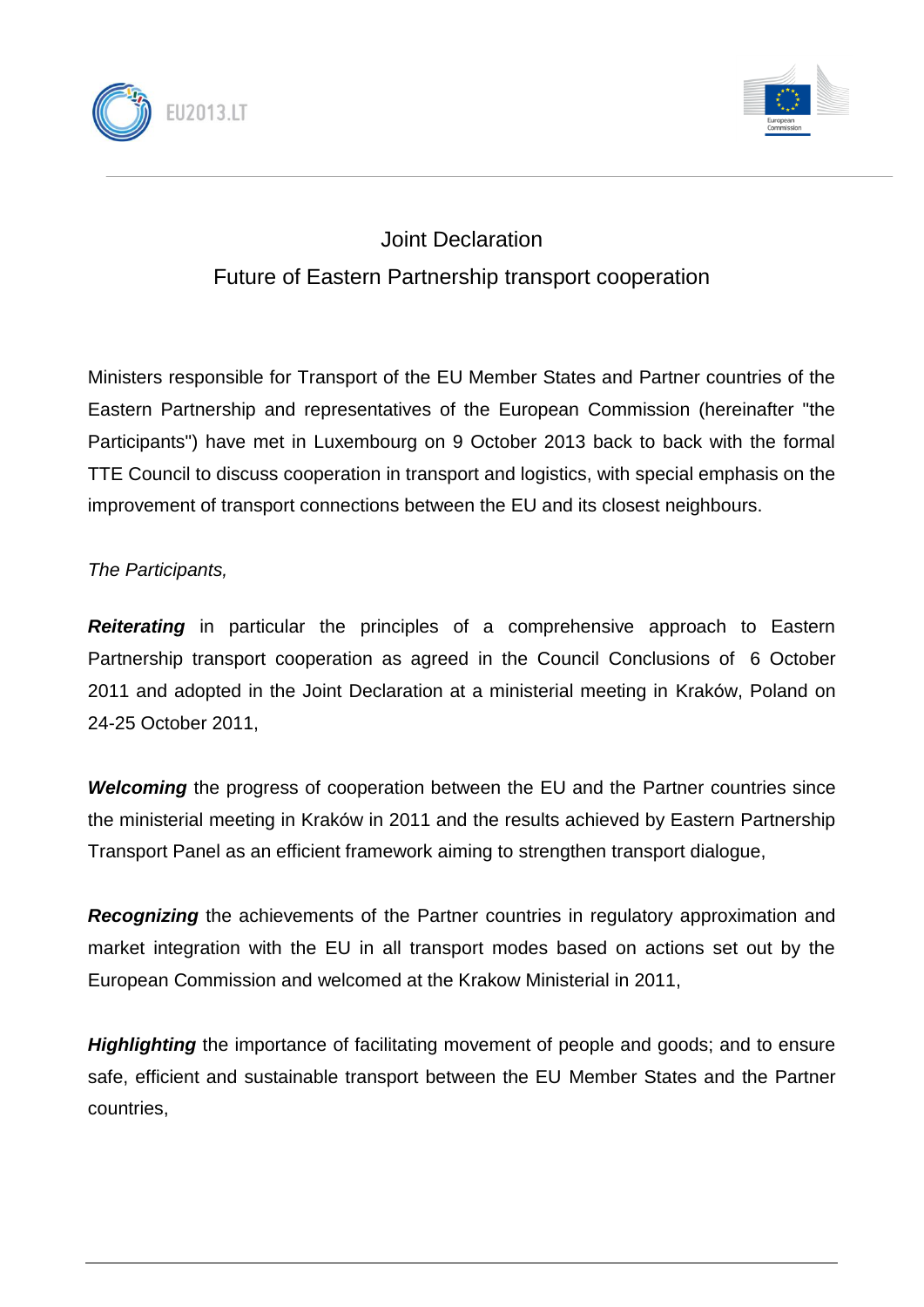## *Agreed:*

*to continue* close cooperation and dialogue between the EU and the Partner countries covering all transport modes, including through exchanges of best practices on making transport connections more efficient;

*to progress gradual* regulatory approximation with EU legislation in all transport areas in the Partner countries;

*to endorse* the indicative map of the Eastern Partnership regional transport network along with the attached list of priority road and rail border crossing points, priority ports and airports, showing how the Partner countries join up between themselves and connect with the Trans-European Transport Network. The Eastern Partnership regional network serves as guidance for the investments by the International Financial Institutions and by the European Union, including the Connecting Europe Facility for border crossing points of the Core Network, for the deployment of traffic management systems and for the promotion of maritime transport and Motorways of the Sea;

*to recommend* the European Commission to include the indicative map into the Union guidelines for the development of the trans-European transport network and to promote coordination between EU´s core network corridors and key transport corridors in the Partner countries;

*to endorse* the list of priority projects located on the Eastern Partnership transport network as first concrete steps in improving transport and logistics connections that support a more efficient movement of people and goods in a pan-European transport area;

*to accelerate* the implementation of infrastructure projects along the Eastern Partnership transport network through existing EU programs and instruments, seeking closer involvement of International Financial Institutions, and prioritising projects that improve connections with the TEN-T core network;

*to entrust* the Eastern Partnership Transport Panel with the task of updating priority actions for transport cooperation and to follow them up, as well as to update the Eastern